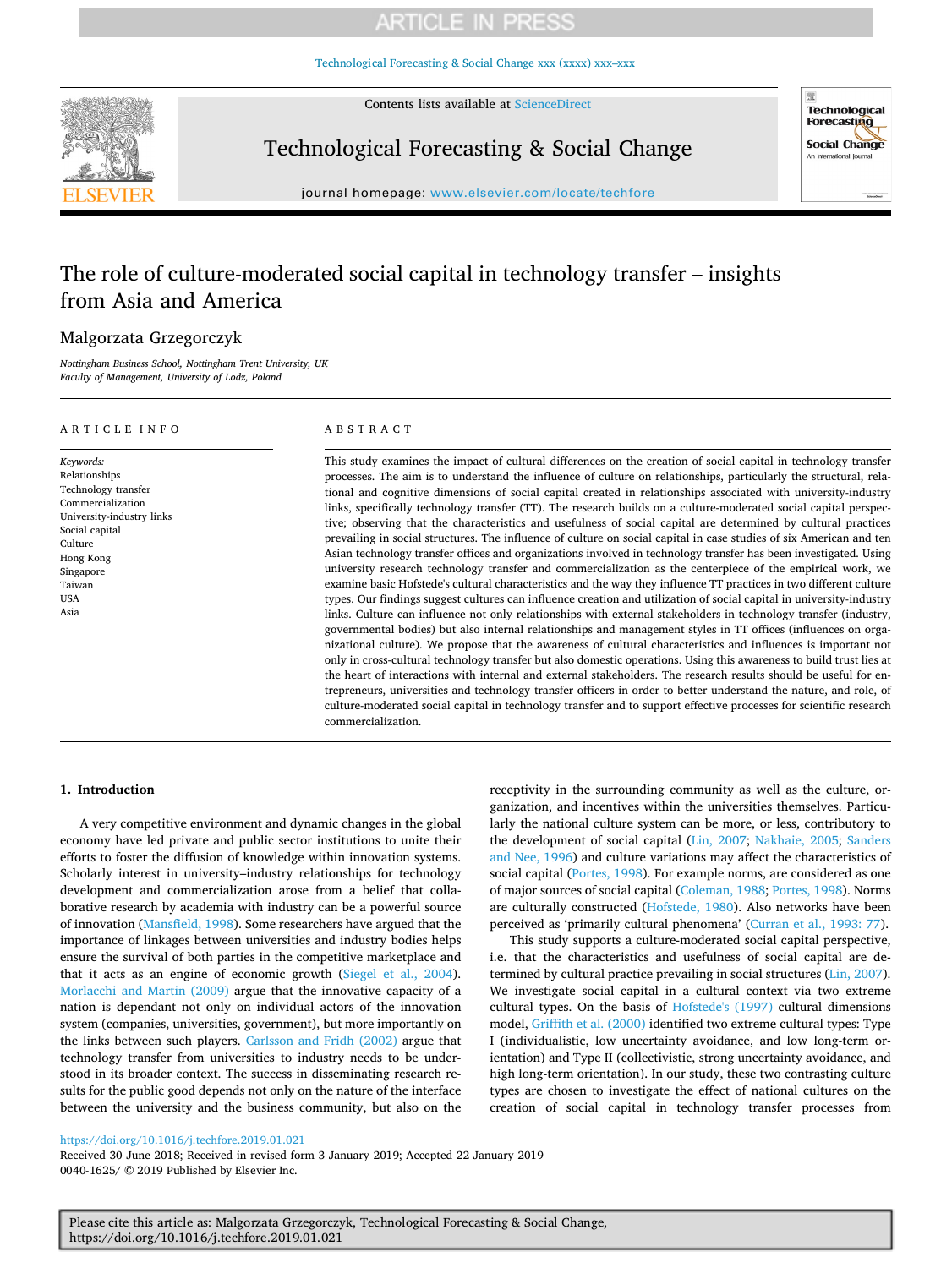### <span id="page-1-0"></span>**Table 1**

Hofstede's cultural dimensions for chosen countries.

|                       | <b>USA</b> | Singapore | Taiwan | Hong Kong |
|-----------------------|------------|-----------|--------|-----------|
| Individualism         | 91         | 20        | 17     | 25        |
| Long term orientation | 26         | 72        | 93     | 61        |
| Power distance        | 40         | 74        | 58     | 68        |

Source: [www.hofstede-insights.com](http://www.hofstede-insights.com)

universities to business. Technology transfer offices (TTOs) from United States were selected as representatives of Type I culture and TTOs from three Asian *tiger economies*: Singapore, Hong Kong and Taiwan as representatives of Type II cultures. The research presented here spanned a range of East Asian territories. While the territories selected have Chinese cultural links, generally there is a high level of cultural diversity between these Asian locations. [Table 1](#page-1-0) reveals however that for the three key Hofstede cultural dimensions invoked in this research, there is significant similarity across the three Asian territories and a clear difference with the results seen in the USA. This observation provides confidence in the expectation that only two cultural types need be considered for the comparative research presented here.

Three TTOs in Hong Kong, four TTOs in Singapore, and three TTOs in Taiwan have been researched via field-work, all representing cultural type II; and similarly six TTOs in Texas representing cultural type I. We explore this extreme culture types not only to illustrate our culturemoderated social capital argument, but also, noting the vast literature on US technology transfer, to inform academia and TT managers about benefits and pitfalls of social capital in Asian cultures concerning technology transfer and university-industry links. We theorize about how cultures shape TT practices. We further posit that the cultural context, which to our knowledge has not been widely applied to the study of relationships and social capital in TT, can provide new and valuable insights in the study of technology transfer. One notable exception is the research by [Yoon et al. \(2015\)](#page-9-13) analyzing the role of social capital in entrepreneurial Regional Innovation Systems.

While the literature in the areas of innovation management, technology transfer and commercialization provides insight into various organizational, contextual and relational success factors, significant gaps remain. Some studies have captured and defined different types of university-industry links, but they do not characterize relationships in depth nor do they provide assessments of either impacts or consequences. As such, there are already generic, perhaps global, indications that existing approaches are insufficient for us to analyze social capital in technology transfer and the influence of national cultures on creation of social capital in technology transfer processes. Noting the rapid economic and technological progress of East Asia in recent decades it is becoming essential to test the emerging ideas and conclusions against the East Asian experience.

This study draws on practice-based studies of technology transfer to create a novel conceptualization of relationships management and the influence of culture on social capital in university-industry links. The paper relates to the first theme of this themed special issue, especially as regards National and Regional Innovation Systems and Development. The title of the special issue is *Global Shifts in Technological Power* which relates closely to the comparative approach taken and to the nature of university-industry links in different parts of the world. The findings of the paper also contribute to the practice of TT and the special issue subtheme: *Asian socio*-*technical trends*, *and their regional and worldwide impacts*.

The research referred to in this paper addresses a gap in the literature. Despite the recent increase of interest in the concept of social capital, the role of cultures in Technology Transfer remains largely overlooked. Furthermore, previous investigations of social capital have tended to be focussed on western (Type I) cultural contexts, i.e. open markets, free competition and societies with an individualistic

orientation ([Burt et al., 2000\)](#page-9-14). In contract little attention has been given to contexts with different cultural contexts and market structures. In this paper we seek to explore the cultural dimension further.

This paper makes a conceptual and empirical contribution to the literature on university-industry links, namely TT. It introduces a novel conceptualization of how national cultures shape relationships, namely social capital created in university-industry relationships. It further shows some practical insights from Type I and Type II cultures.

The organization of the text is as follows: [Section 2](#page-1-1) covers some theoretical background on social capital, culture and technology transfer. [Section 3](#page-2-0) presents the methodology for the research. [Section 4](#page-3-0) presents the key emerging findings from the research and evidences those findings. [Section 5](#page-7-0) concludes the paper and seeks to link to subsequent outputs from this extended research project.

## <span id="page-1-1"></span>**2. Context and theoretical background**

This paper is concerned with the relationship between social capital and national culture and the ways in which such considerations enhance, or diminish, possibilities for technology transfer from university laboratories.

### *2.1. Social capital*

Social capital relates to the resources developed through participation in social networks and activation of these resources for social benefit ([Bourdieu, 1977a, 1977b](#page-9-15), [Bourdieu, 1986](#page-9-16), [Portes and Landolt,](#page-9-17) [1996\)](#page-9-17). [Bourdieu \(1986\)](#page-9-16) explained social capital as 'the aggregate of the actual or potential resources which are linked to membership in a group' (p.248). [Coleman \(1988\)](#page-9-8) posited that social capital inheres the structure of relations of authority, trust and norms between and among persons. According to [Putnam \(1993: 35–6\)](#page-9-18) social capital refers to 'features of social organization, such as networks, norms, and trust, that facilitate coordination and cooperation for mutual benefit'. Some researchers agree that social capital is composed of three elements: form, norms of obligation and reciprocity, and resources [\(McNeal Jr., 1999](#page-9-19)). Form refers to the breadth of the network of relations, the depth or intensity of relationships and the existence of structural holes. Shared norms and values (which refers to culture) can result in development of trust, obligation, and actions of reciprocity. Resources include access to information, language, financial resources, physical goods, but also additional networks and relations. [Adler and Kwon \(2002\)](#page-9-20) have provided a systematic literature review of social capital and have identified reasons for differences in definitions. One reason according to the authors is different researchers' focus on the substance, sources or consequences of social capital. They also note differences coming from the researchers' focus on relations, the structure of relations, or both.

Nahapiet and Ghosal underline that social capital is a relational or network-mediated resource that enables individuals and organizations to gain access to conventionally defined resources and opportunities ([Nahapiet and Ghoshal, 1998\)](#page-9-21). In the technology transfer context we can look at social capital at individual, organizational and inter-organizational levels. At the individual level social capital helps enhance access to information, opportunities, support and economic resources ([Bourdieu, 1986;](#page-9-16) [Coleman, 1988\)](#page-9-8). At the organizational level social capital creates power and influence, shapes relationships and serves as a source of social control [\(Cook et al., 1983;](#page-9-22) [Portes, 1998](#page-9-7); [Schiff, 1992](#page-9-23)).

Within the social capital concept, relationships can be characterized by two dimensions: 1) the strength of ties (strong ties and weak ties) and 2) the shape or direction of relations (horizontal and vertical). Weak or strong ties are defined by the degree of intimacy between persons ([Granovetter, 1973, 1985;](#page-9-24) [Portes, 1998\)](#page-9-7). [Granovetter \(1985\)](#page-9-25) explained that social relations underline the transfer, accumulation, or diminishment of other capitals (e.g. cultural capital, human capital) and introduced the concept of 'embeddedness'.

[Adler and Kwon \(2002\)](#page-9-20) describe social capital as a resource that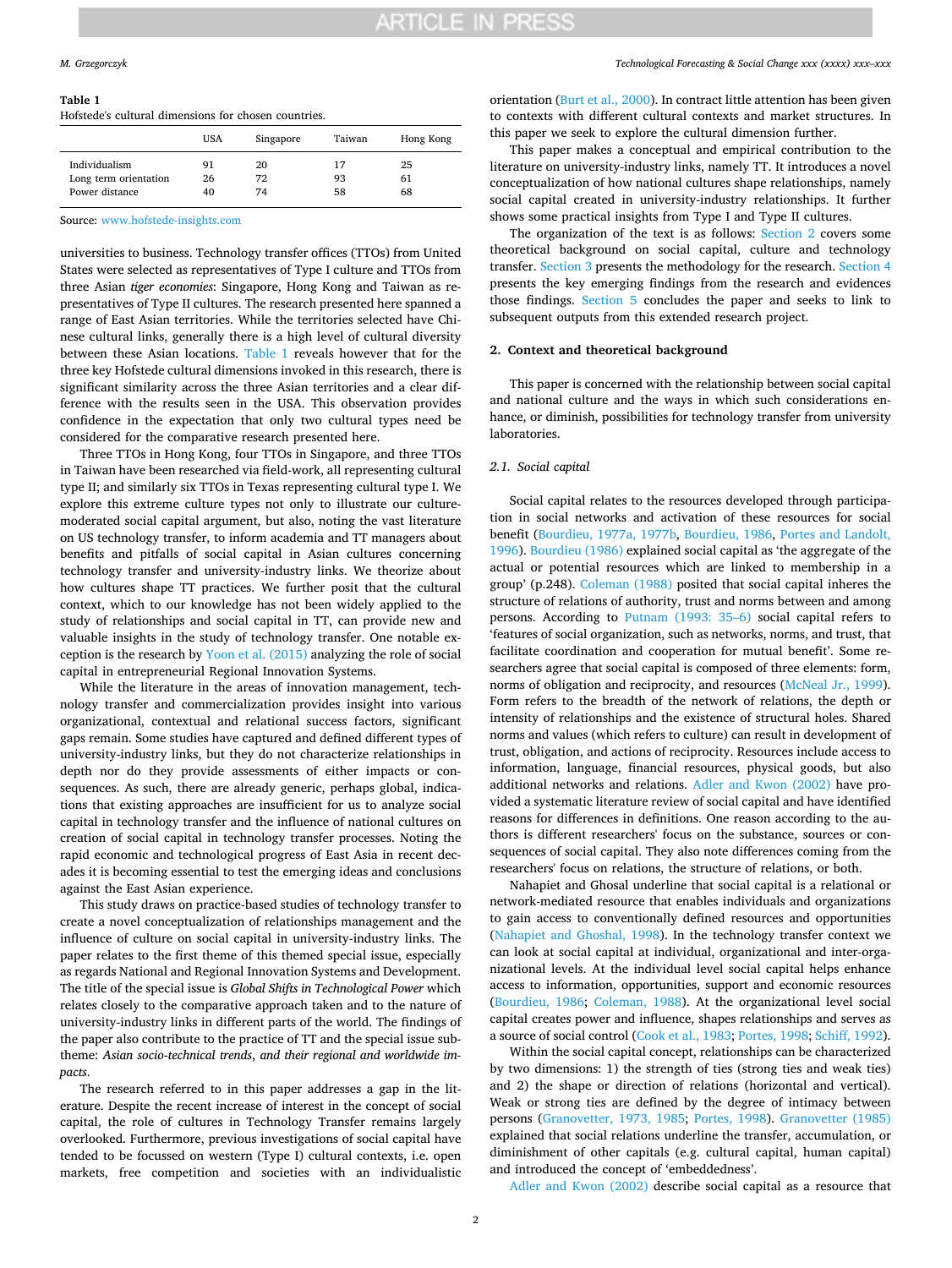inheres in a focal actor's external network to give the actor advantages in his or her competitive rivalries. By contrast, network closure, or what Adler and Kwon called the "bonding" view of social capital [\(Coleman,](#page-9-8) [1988\)](#page-9-8), underlines the linkages between individuals or groups within a collective, or as they term it: "the collectivity" that "give the collectivity cohesiveness and thereby facilitate the pursuit of collective goals." ([Adler and Kwon, 2002: 21](#page-9-20)).

Regarding innovation management: researchers emphasize the importance of external actors and social interactions as important drivers of the better innovation performance of organizations. [Landry et al.](#page-9-26) [\(2002\)](#page-9-26) noticed that increases in social capital contribute more than any other explanatory variable to increase the likelihood of firm innovation. They also found that different forms of social capital, in addition to the number of advanced technologies adopted by companies for production, determine the radicalness of innovation, particularly if the social capital is in the form of a research network asset. According to [Faccin](#page-9-27) [et al. \(2017\)](#page-9-27) social capital has influence on competitiveness and as a result some types of innovation. [Ahuja \(2000\)](#page-9-28) described the benefits of social networks within the framework of R&D alliances to improve firms' innovative abilities. The benefits of direct and indirect ties included: complementary competences among partners, knowledge sharing and economies of scale in R&D programmes. [Maskell \(2000\)](#page-9-29) identified the following contributions of social capital to innovation: reduced transaction costs between a company and other actor (e.g. HEI).

# *2.2. Culture*

Culture is defined as shared symbols, norms, and values in a social collective, such as a country. [Hofstede \(1980\)](#page-9-9) has defined culture as "the collective programming of the mind which distinguishes the members of one human group from another." ([Hofstede, 1980, 1989,](#page-9-9) [1997, 2001\)](#page-9-9) has proposed four widely utilized dimensions of culture: power distance, individualism-collectiveness, masculinity-femininity, and uncertainty avoidance. Two more dimensions have been added later to this framework: long-term orientation and indulgence. Hofstede's framework has been examined empirically by many researchers in different cross-cultural studies.

Two dimensions in particular have been examined for this work, especially in terms of their influence on entrepreneurship: individualism and collectivism. One characteristic of collectivism is a strong identification with an 'in-group', and an aversion to 'out-groups'. Collectivists are motivated by the implicit norm of the group – 'the clan' ([Ouchi, 1980\)](#page-9-30). Inside such a group it is trust and commitment, rather than contracts, that are perceived to serve the group interest. Collectivists tend to act cooperatively seeking to maximise their group's interests and they perceive themselves as interdependent members of an 'in-group'.

It is not the purpose of this paper to explore which of the two cultural extremes investigated might be more effective, rather the interest is in understanding the nature of the difference between the two differing cultural environments. With that said we can note that researchers have found that too much of either individualism or collectivism tends to slow down economic growth at both: national level ([Hofstede, 1997](#page-9-11)) and company level [\(Morris et al., 1993\)](#page-9-31). Furthermore [Morris et al. \(1993\)](#page-9-31) suggest that 'balanced' amounts of individualism and collectivism, at the firm level, are associated with greater entrepreneurial activity.

The technology transfer performance of higher educational institutions depends partly on the abilities of their technology transfer units, in most cases technology transfer offices (TTOs), to bring academic research results and inventions into commercial applications ([Siegel](#page-9-1) [et al., 2004\)](#page-9-1). The experience of TTOs is specifically indicated as one of the key performance drivers [\(Carlsson and Fridh, 2002](#page-9-3); [Hsu et al.,](#page-9-32) [2015\)](#page-9-32). Some studies, however, show that TTOs can create barriers to efficient and effective technology transfer ([Siegel et al., 2003](#page-9-33)). That is

# *M. Grzegorczyk Technological Forecasting & Social Change xxx (xxxx) xxx–xxx*

why there is a need to understand all elements that influence technology transfer practice. [Resende et al. \(2013\)](#page-9-34) refer to the huge collection of variables conditioning the TT relationships and wonder if it is possible to identify ideal implementation.

A small number of scholars have studied institutional (as opposed to national) culture and its role in technology transfer. For example, [Clarke \(1998\)](#page-9-35) argues that entrepreneurial culture of the institution is a key driver of successful university-industry technology transfer. [O'Shea](#page-9-36) [et al. \(2007\)](#page-9-36) have considered the Massachusetts Institute of Technology (MIT) and its organizational culture and they observe a result of very successful university-industry cooperation. [Hsu et al. \(2015\)](#page-9-32) report that institutional cultural resources are among the two most emphasized resources for the improvement of university technology transfer in Taiwan.

Some authors, such as [Plewa et al. \(2005\)](#page-9-37) and [Grzegorczyk \(2017\)](#page-9-38) have researched relationship marketing as applied to university-industry links. [Schartinger et al. \(2002\)](#page-9-39) further suggest that universityindustry links vary according to what can be called "relational involvement", such as might exist between universities and industrial organizations. In this spirit "relationships" are defined as links with high relational involvement. It includes situations where individuals and teams from academic and industrial contexts work together on specific projects and produce common outputs. These links are to be contrasted with mobility and transfer links, and those of lower relational involvement, limited to transferring generic skills or formal IP transfer activities ([Perkmann and Walsh, 2007](#page-9-40)). Interesting questions arise: How does national culture shape complex relationships between diverse actors in technology transfer processes? How does national culture shape the accumulation and exchange of social capital relevant to technology transfer? How specifically, does culture affect structural, relational and cognitive dimensions of social capital embedded in relationships among players in the context of technology transfer?

# <span id="page-2-0"></span>**3. Methodology**

The research project took a qualitative approach as qualitative research methods are particularly valuable for the exploration of new concepts and their interrelationships, and to gain an in-depth understanding of situations, behaviours or activities. Primary data was collected through sixteen Individual Depth Interviews (IDI) with technology transfer experts from different technology transfer offices or other units dealing with the technology transfer of scientific research results and academic innovation.

[Table 2](#page-3-1) provides details of participants and the affiliations of the technology transfer experts interviewed for the research programme. Purposive sampling was employed for the choice of participants for interviews to fit the criteria of being an experienced technology transfer expert (e.g. high level TT Manager or Director of TTO) working for a higher education technology transfer unit.

The research started with the Hong Kong interviews in 2015. The interviews in the USA followed in the first half of 2016. The Taiwanese interviews were conducted in the autumn of 2017 and the Singapore interviews in the spring of 2018. All interviews followed an interview protocol developed after a thorough literature review. This allowed a systematic approach without limiting the opportunity to uncover and explore new issues. While notes were taken during the interviews on emerging issues and ideas, the interview protocol remained the same in each case, so as to allow the identification of similarities, or differences, of view.

The research has been framed with reference to Nahapiet and Ghosal's view of social capital [\(Nahapiet and Ghoshal, 1998](#page-9-21)). They have identified the structural, the relational and the cognitive dimensions of social capital. Interview questions were asked with regard to the study's focus areas: 1) structural social capital: number and scope of social interactions, types of partners, the role of long-term relationships, internal and external relationships 2) relational social capital: quality of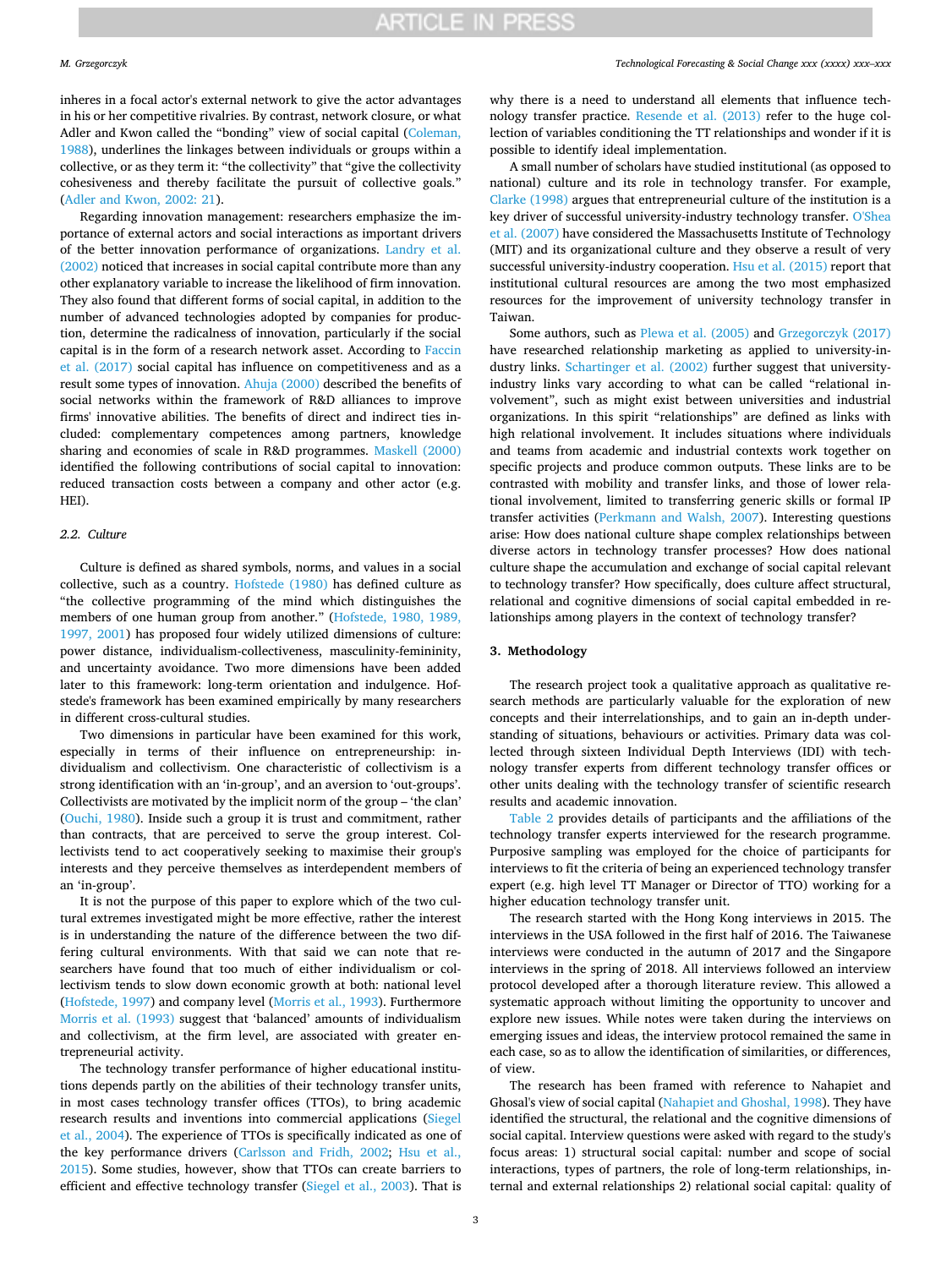### <span id="page-3-1"></span>**Table 2**

Affiliations of the technology transfer experts interviewed for the research programme.

| Asia                                                                                 |
|--------------------------------------------------------------------------------------|
| Technology Transfer Office, The University of Hong Kong                              |
| Knowledge Transfer Office, City University of Hong Kong (City U's)                   |
| Office of Research and Knowledge Transfer Services (ORKTS), The Chinese              |
| University of Hong Kong (CUHK)                                                       |
| NTUitive Pte. Ltd., Nanyang Technological University, Singapore                      |
| Office of Technology and Enterprise Management, Singapore University of              |
| Technology and Design                                                                |
| Industry Liaison Office, NUS Enterprise, National University of Singapore            |
| Exploit Technologies Pte Ltd., Agency for Science, Technology and Research           |
| (A*STAR), Singapore                                                                  |
| Technology Transfer Office, Academia Sinica, Taipei, Taiwan                          |
| Technology Transfer Center, National Taiwan University of Science and                |
| Technology (Taiwan Tech)                                                             |
| Innovation and Incubation Center, Ming-Chi University of Technology, Taipei,         |
| Taiwan                                                                               |
| <b>USA</b>                                                                           |
| The Office of Technology Transfer and Innovation, University of Houston              |
| Office of Technology Transfer, Rice University                                       |
| Office of Commercialization and Innovation, University of Texas at San Antonio       |
| Office of Technology Commercialization, UTSA Health Science Center                   |
| Office of Technology Commercialization and Industry Engagement, Bayrol<br>University |
| Office of Technology Commercialization, Texas A&M University                         |

relationships, trust creation, commitment, and 3) cognitive social capital: norms, values, standards and practices, problems and barriers. According to Nahapiet and Ghosal, the structural dimension of social capital includes social interaction which refers to the extent of social relationships between a TTO and the commercializing company/companies ([Ring and Van de Ven, 1994\)](#page-9-41). Relationship quality refers to the extent that this interaction is marked by the development of trust and expectations of reciprocity ([Dyer and Singh, 1998](#page-9-42)). A shared vision embodies the collective goals and aspirations of the partners of a cooperation. When partners have the same perceptions about how to interact with one another, they can avoid possible misunderstandings in their communications and have more opportunities to exchange their ideas or resources freely.

As regards the selection of the specific territories investigated for this research – Texas, USA was selected as arguably a particularly strong exemplar of Type I culture seen in terms of Hofstede dimensions. The Asian Tigers were chosen as examples from a Type-II cultural context, chosen specifically for their strong links to Chinese culture. It would seem reasonable to infer that such influences might impact on the issues of technology transfer as part of national culture in these particular territories.

The emergence of China as the leading global competitor to the United States – especially in areas of technology, further motivated the comparative aspects of the research. Thus far Mainland China has not been researched, so as to protect the research from the role of political collectivism in the issues under investigation. To include the People's Republic of China would bring in issues concerning politically-mandated collectivism and, for example, the need for joint ventures in international inward investment. Specifically, the political dimension of Communist ideology would present a potentially important set of influences that, even if only a minor factor, would have risked complicating the national-cultural issues at this stage. To be specific, in this paper we draw a distinction between the collectivism expressed in Communist political thought and cultural norms in favour of community definition and support, as seen in the selected Asian Tiger economies and which we posit are a consequence of national culture. We regard these latter issues as being key to our study.

NVivo 11 qualitative data analysis software was used to conduct data analysis. Interviews were recorded and transcribed in the English language. Taiwanese interviews were conducted with real-time interpretation and recorded. All the interviews were transcribed in English.

Interviews were conducted in-depth and lasted between 55 min and 90 min.

## <span id="page-3-0"></span>**4. Overview findings and discussion**

In this paper we take an overview of the main issues and points of contrast between the American and East Asian perspectives. Overarching observations are evidenced by reference to individual quotes from the transcribed interviews. Because of the exploratory nature of the research we stop short of seeking formal validation of our findings. Rather, at this stage we seek to assist understanding the practices of TT in two distinct cultural settings.

The overview of the collected dataset reveals some overarching findings, including that national culture, as a social capital asset, can influence the ways technology transfer managers build and maintain relationships, trust, and how practitioners use social capital embedded in relationships. By studying two extremely different cultures we identify, or confirm, some clear differences in TT practices. Culture can influence an individual's perception of the value of relationships and shape the behavior of actors involved in TT processes. It is important to stress that our focus in this paper is on differences and, as noted previously, we do not here unpack the diversity of culture and approach seen within each global region. Singapore and Hong Kong are notably multicultural with, for instance, very widespread use of English language and a long history of global trade and commerce. Taiwan also has a global and pro-western outlook, but it is noticeably less multicultural than, for example, Singapore. In addition this paper does not dwell on the fact that in practice there are many cross-cultural influences on TT processes e.g. most TTOs around the world use western concepts and models of TT and commercialization, some TT managers in Asia were trained in USA or in western Europe, indeed some of them grew up in such countries some U.S. TT managers and entrepreneurs in the USA might be of Chinese origin or deal frequently with Chinese investors.

The key overview findings may be summarized as follows:

### *4.1. Structural social capital*

In our study probably the most important consideration to emerge is that the cultural dimension of collectivism and individualism shapes the way structural social capital is built in the technology transfer context. National cultures shape the characteristics and dynamics of social capital in technology transfer through the way that actors build, and manage, relationships at both: individual and orgnisational level. Technology transfer relationship networks are arguably complex, certainly complicated, and include relationships between: 1) inventors (researchers, students), 2) investors (corporates), 3) potential licensees, 4) patent agents, and 5) university administration and management.

Relationships clearly matter in technology transfer for both Asian and American TTOs. All the interviewees agreed that relationships are very important in TT. However, it is noticed that for TT in Asian cultures, value was rather assigned to building long-term relationships based on trust and social networks between groups of people sharing deep sense of solidarity and belonging. We also noticed that building deep relationships with fewer people was seen as the preferred way to do things in TT. Thus bonding social capital based on strong ties was extremely important. One TT expert working in Asia commented that:

"Everybody networks here, but that's the first step. You have to build that relationship over a period of time. I've been coming to Asia since 2012, mostly in China, mostly dealing with people in Singapore, Taiwan, China, and the like. And building deep relationships with a few people, because that's the only way you could do it. And that's what I understood from the research that I've done about how to effectively de-risk the prospect of doing transactions in Asia. Because here (…) it's almost completely about who you know. Which is good and bad. There is not the notion of quid pro quo as a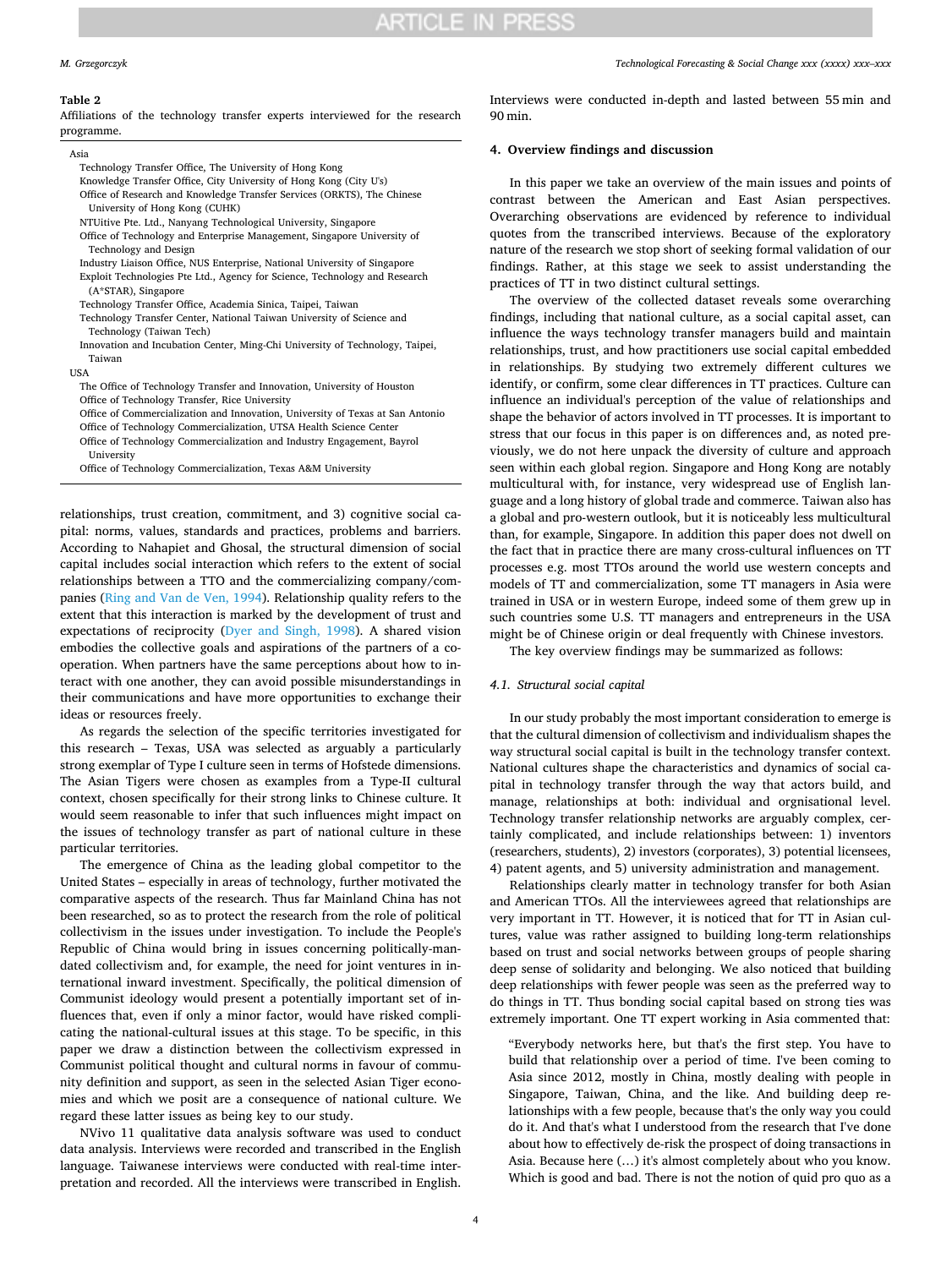### <span id="page-4-0"></span>**Table 3**

Structural social capital affecting technology transfer in different cultures.

|                         | <b>Asian TTOs</b>                                                                                                                                                                                                                | <b>American TTOs</b>                                                                                                                                                              | Supporting evidence from the interviews                                                                                                                                                                                                                                                                                                                                                                                                                                                                                                                                                                                                                                                                                                                                                                                                                          |
|-------------------------|----------------------------------------------------------------------------------------------------------------------------------------------------------------------------------------------------------------------------------|-----------------------------------------------------------------------------------------------------------------------------------------------------------------------------------|------------------------------------------------------------------------------------------------------------------------------------------------------------------------------------------------------------------------------------------------------------------------------------------------------------------------------------------------------------------------------------------------------------------------------------------------------------------------------------------------------------------------------------------------------------------------------------------------------------------------------------------------------------------------------------------------------------------------------------------------------------------------------------------------------------------------------------------------------------------|
| <b>Networks</b>         | Intense networking in order to establish<br>guanxi and maintain mianzi.<br>[These terms are introduced in Section 4.2]<br>Building deep relationships with a few<br>people.<br>Typically closed.<br>More bonding social capital. | Intense networking.<br>Searching for relationships with many<br>actors in the network and connections<br>with other networks.<br>Typically open.<br>More bridging social capital. | Asia: "Building deep relationships with a few people – that's the<br>only way you could do it";<br>"I do business with people I know"<br>America: "I can do contract with anybody".<br>"I don't need to know these people I just need to do my job."                                                                                                                                                                                                                                                                                                                                                                                                                                                                                                                                                                                                             |
| Weak and strong<br>ties | Building social capital through informal<br>social ties: kinship, hometown, common<br>schooling, or work experiences.<br>Strong ties and long-term relationships very<br>important.<br>Existing in-groups.                       | Weak ties very important based on<br>delivered results, value and benefits.                                                                                                       | Asia: "It's always easier to develop a relationship when you're in a<br>close net, relatively small community."<br>"Relationships are very important, and we do treasure the<br>relationships at the personal level, we do value that a lot."<br>"We are very small, interconnected society () So, chances are<br>there would always be interpersonal relationships within 1 or 2<br>degrees to connect one end of the spectrum to the other end of the<br>spectrum. I think that's particularly useful."<br>"It is all about investing in relationships. You will do sth for me<br>today and I will do sth for you in the future."<br>America: "You have to be constantly interacting with people in<br>order to understand how you can either get benefit from them or<br>give benefit to them, in the event that you got a potential future<br>relationship." |
| Orientation             | Relationship centric                                                                                                                                                                                                             | Value centric                                                                                                                                                                     | Asia: "You can be perfectly competent and absolutely not<br>successful, if you don't know how to work the relationship angle."<br>"Here it's all about relationships that might lead to contract. It's<br>almost completely about who you know."<br>America: "In America if you and I don't know each other from<br>Adam, but if we want to buy and sell something, we can have a<br>contract, that allows us to do that with a relative certainty that it's<br>going to get done. So the law of that is straightforward. The logic of<br>why we would do that, might be because I've got something that<br>you want or you've got something that I want, but the relationship<br>really doesn't factor into it."                                                                                                                                                |

Source: own research.

negative. So, I can do something for you, there isn't necessarily personal gain for me, but I've got something that you'll do for me later on."

"Relationship building and information sharing are the two things that people thrive off of here."

In contrast in American TTOs "bridging" social capital was seen as being more important. It was particularly focused on wide networking between socially heterogeneous groups, and not on deepening the relationships in tight groups, as seen in Asia. The general perception in Texas was: the wider the social networks (including business network assets, research network assets and information network assets) - the better the opportunities for creating additional value in technology transfer process. In essence value was assigned to the extent, rather than the depth, of social relationships (see evidence in [Table 3\)](#page-4-0).

Our interviewees expressed opinions that in Asian cultures people "do business with people they know" whereas in American culture "you can sign contract with anybody as long as you can see benefits for both sides". Therefore, in western culture pre-existing relationships are seen as being not so crucial for TT. However in all cultures we studied we met TTOs that were relationship-oriented or transaction-oriented largely as a consequence of a specific organizational culture.

An American interviewee comments:

"We are seeking fewer deeper relationships with companies to try to accomplish what we are trying to do because I'm hearing it, and seeing it, that companies are spending the same amount of money at the universities to do research to do the things we are doing at the universities but they are spending the money at fewer universities, more money at fewer universities. So this idea that technology commercialization, the value of technology commercialization is building relationship rather than creating transactions, I couldn't agree more."

Above all we should stress that in both studied territories networking was perceived as a crucial step for finding potential partners, licensees or investors. However, in Asian cultures there was more focus on building trust and long-term engagement in order to strengthen a bargaining position for potential future cooperation.

One concept that sheds light on the nature of social exchanges in Asian, especially Chinese, cultures is the notion of the "in-group" ([Redding and Wong, 1986\)](#page-9-43). In collectivistic cultures people form ingroups based, for example on such characteristics as kinship, hometown, common schooling, or work experiences. In-groups are usually enduring or permanent, in contrast to the temporary and flexible groups based on the common beliefs or shared interests that are seen in more individualistic societies ([Triandis and Gelfand, 1998\)](#page-9-44). In-groups are more than social communities they are economically important. Resources, including both financial and social capital flow through the ingroup network. A central aspect of in-group action takes the form of favours and the return of favours ([Yang, 1994](#page-9-45)). People who are on the margins of, or who are excluded from, the in-group may be seriously disadvantaged. The boundary of an in-group is not sharp. Indeed there is a distinction in terms of personal advantage between those on the margins of the in-group and those at its center. As noted earlier, it is not the purpose of this paper to address the wider question of whether collectivised societies and those with a culture of in-groups at an overall (i.e. national) level have an advantage over more individualistic societies. Our frame of reference is more local to the in-group itself and whether its members and its potential members can receive benefit, or perhaps simply that they perceive that they can obtain benefit, by joining the in-group. What is important for TT managers is to be aware that it is difficult to get into the in-group if you are an outsider.

One western TT manager working in Asia commented: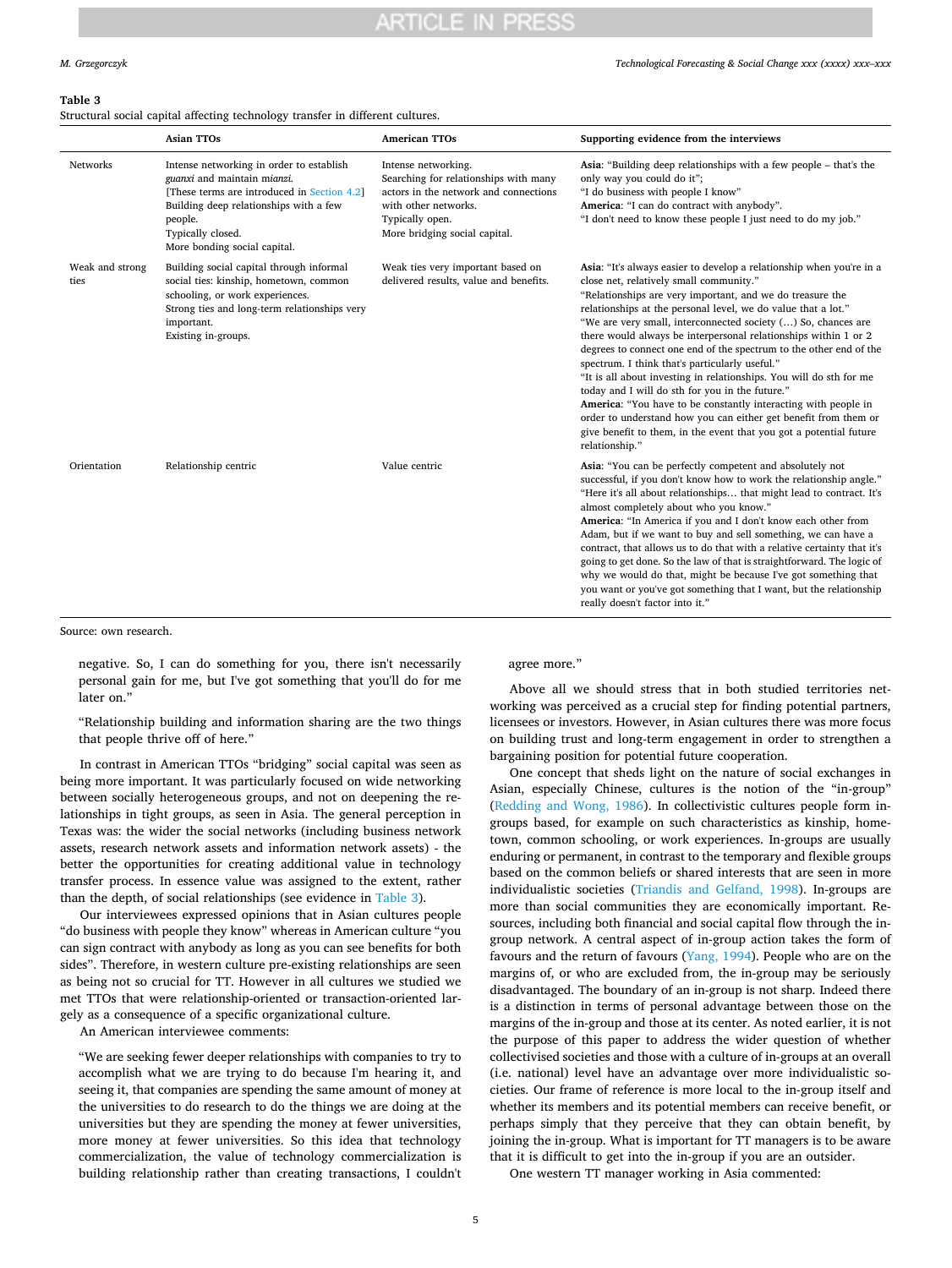### <span id="page-5-1"></span>**Table 4**

Relational social capital relevant to technology transfer in different cultures.

|                               | <b>Asian TTOs</b>                                                                                                                                                                       | <b>American TTOs</b>                                                                                                          | Supporting evidence from the interviews                                                                                                                                                                                                                                                                                                                                                                                                                                                                                                                                                                                                                                                                                                                                                                                                                                                                                                                                                                                                                                                                                                                                                                                                                                                                                                                                                                                                                                                                                                                                                                                                                                                                                                                                                                                                                                                                                                                                                                                                                                                                                                                                                                                                                                                                                                                                              |
|-------------------------------|-----------------------------------------------------------------------------------------------------------------------------------------------------------------------------------------|-------------------------------------------------------------------------------------------------------------------------------|--------------------------------------------------------------------------------------------------------------------------------------------------------------------------------------------------------------------------------------------------------------------------------------------------------------------------------------------------------------------------------------------------------------------------------------------------------------------------------------------------------------------------------------------------------------------------------------------------------------------------------------------------------------------------------------------------------------------------------------------------------------------------------------------------------------------------------------------------------------------------------------------------------------------------------------------------------------------------------------------------------------------------------------------------------------------------------------------------------------------------------------------------------------------------------------------------------------------------------------------------------------------------------------------------------------------------------------------------------------------------------------------------------------------------------------------------------------------------------------------------------------------------------------------------------------------------------------------------------------------------------------------------------------------------------------------------------------------------------------------------------------------------------------------------------------------------------------------------------------------------------------------------------------------------------------------------------------------------------------------------------------------------------------------------------------------------------------------------------------------------------------------------------------------------------------------------------------------------------------------------------------------------------------------------------------------------------------------------------------------------------------|
| Trust                         | Guanxi and Mianzi.<br>Investing in relationships.<br>The role of favours.<br>Benefit extended by one person to another<br>should be returned in kind in the future.<br>Mutual benefits. | Doing things together.<br>Delivering promises and<br>results.<br>Shared beliefs.<br>Mutual benefits.<br>Financial commitment. | Asia:<br>'It is all about favours.'<br>'It's favours. And it's for a place that thrives on the notion that it's merit-based. It<br>really is relationship-based.'<br>"There's an element that both sides are benefiting, there's the element of trust,<br>that has been established as a consequence of both – either joint successes or<br>mutual successes on both sides of the fence, and I think that's what really propels<br>the relationships forward."<br>"So, they didn't win the money and they were upset but they did know that we<br>acted with transparency. Trust is there, even though there will be feelings of<br>disappointment."<br>America:<br>"What created the trust is actually doing things together."<br>"Trust is about delivering results."<br>"() it was a 1,5 million dollar operation and before I ever heard about it they<br>already have committed half the money."<br>"You have to know what you are selling, what you are offering to somebody else<br>in that potential relationship."<br>"So we just started talking and we feel like I can finish his sentences he can finish<br>my sentences we are exactly on the same page on what he is wanting to do with<br>his company and what we are trying to accomplish. We are pretty similar."                                                                                                                                                                                                                                                                                                                                                                                                                                                                                                                                                                                                                                                                                                                                                                                                                                                                                                                                                                                                                                                                                                   |
| Sequence of the TT<br>process | Rather relationship-logic-law                                                                                                                                                           | Rather law-logic-<br>relationship                                                                                             | Asia:<br>"In the relationship-centric model () you tend to get this - you get this that is: I<br>will introduce someone to the technology, I will do them a favour, because I<br>know them. Have you ever heard the phrase: 'How can I help you?/What can I do<br>for you?' It's a very common thing here, where what they basically say is 'I want<br>to do something for you, so you have to do something for me later on'. And that's<br>at the heart of the relationship. If you don't know that person, you don't trust<br>them, you just say nothing. But if you know them, you've got a relationship with<br>them, you say: what I really need is I need for this technology to get in front of<br>that guy who's an investor. And I don't know him, but you know him, maybe you<br>could introduce? Happy to do it. That's how it works."<br>"There's a formal relationship and I think we're very good at establishing those.<br>But between them you'll also find that there are many interpersonal relationships.<br>Relationships that have been established for many individuals at an individual<br>level, that have seen progress the formal institutional relationships. So what<br>I'm basically trying to say is, at the heart of it, there are individuals with<br>relationships that drive our formal engagements. If there's one thing that the<br>place is particularly good at, it is making informal relationships formal."<br>America:<br>"In America if you and I don't know each other from Adam, but if we wanna buy<br>and sell something, we can have a contract, that allows us to do that with a<br>relative certainty that it's gonna get done. So the law of that is straightforward.<br>The logic of why we would do that, might be because I've got something that you<br>want or you've got something that I want, but the relationship really doesn't<br>factor into it."<br>"In the Western context we have the contract, now we're working together. So we<br>negotiated, we hard fought, tooth and nail, we get to the deal and now we're<br>partners. So we're working, working, working, and you come back to me and say<br>ok, well, we're partners, we're gonna do all these kind of stuff, and now here's the<br>reality, we need to change the deal or whatever the case might be. So the<br>relationship builds after the contract." |

"Rule number one: know you can never get into the club. First of all, you gotta start with that … That you can't. I will always be an alien. So that's never going to change. I could run down to [the] Ministry of Manpower, put in my permanent residency application, I could go through the process, get approved for PR, become a citizen, do all these kinds of stuff, but I will always be an alien. What I can do is bring a different perspective. I came here as the international expert in this space. That was my entrée into things."

Some of our Asian respondents pointed that it can also be difficult even for indigenously local TT officers to get 'into the club' regarding some relationships between important figures. Our interviewees in Asia, especially those in Taiwan, returned to this theme frequently. The Taiwan interviews, in particular, prompted an interesting observation. While no direct comment on the observation was made by any interviewee, nevertheless an important issue became clear through the fieldwork. While technology transfer as an activity relies on, or is seen

to benefit from, in-group links and memberships, the officers of the TTO are typically not members of the relevant in-group. That is a result of closed in-groups but also consequence of hierarchy and formality. This sense of exclusion, and the reality of exclusion, for the TTO staff can make the role of the TTO difficult in strongly type II cultures.

## <span id="page-5-0"></span>*4.2. Relational social capital*

The relational dimension of social capital concerns the nature of connections between individuals. Key considerations include the level of trust of others, the depth of cooperation and the position and perceived role that an individual has within the network ([Xiao and Tsui,](#page-9-46) [2007\)](#page-9-46). The concept most closely related to social capital in Chinese culture is "guanxi", which points to the importance of trust, obligations, and reciprocity in Chinese people's social interactions. Guanxi includes, however, aspects that would be acknowledged by all to be problematic and unethical. As one commentator puts it: "Guanxi refers to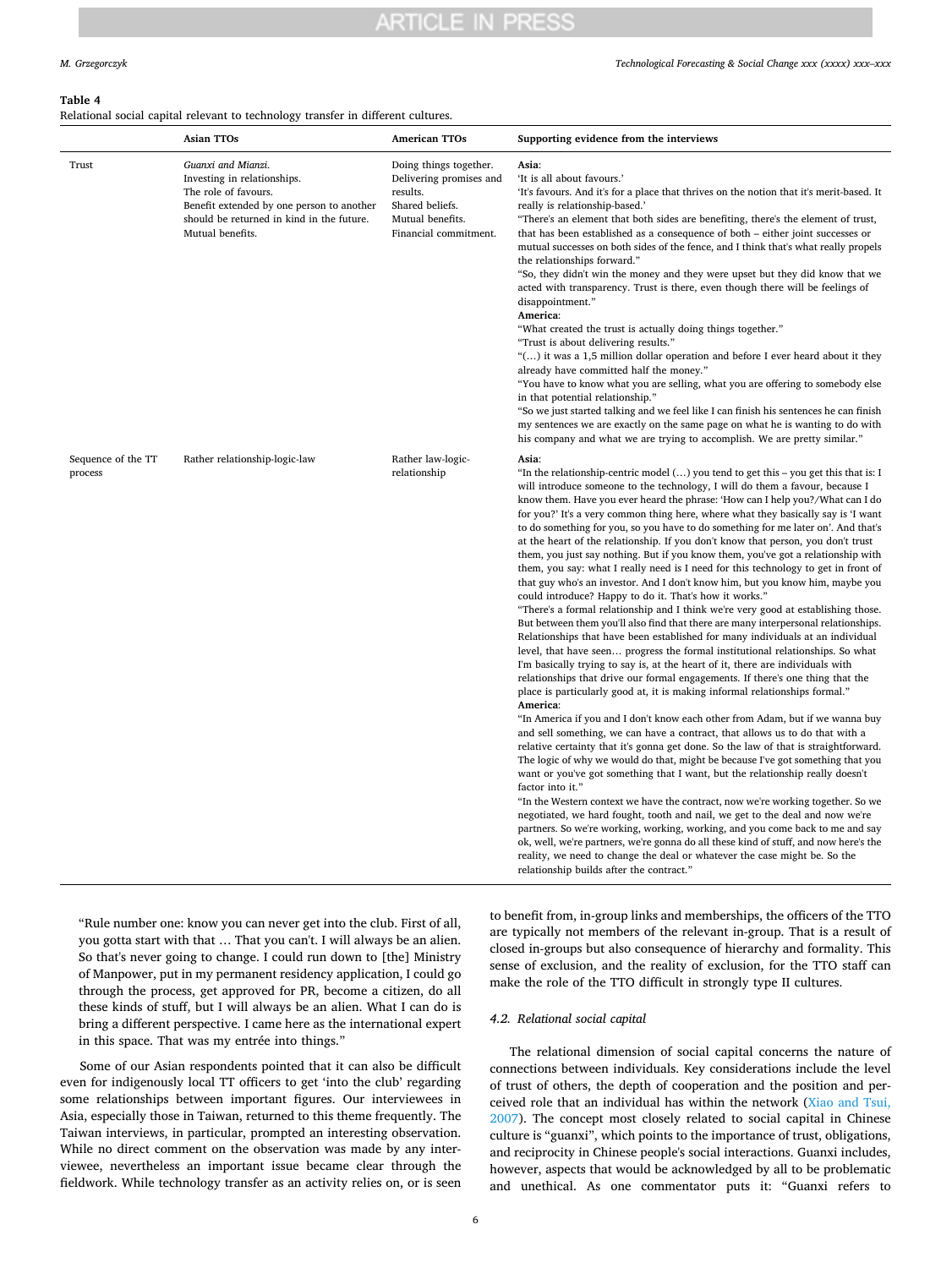instrumental-personal ties that range from strong personal loyalty to ceremonial bribery" [\(Walder, 1986: 19\)](#page-9-47). Guanxi is also defined as a condition that "involves the exchange of gifts, favors and banquets; the cultivation of personal relationships and networks of mutual dependence; and the manufacturing of obligation and indebtedness" [Yang](#page-9-45) [\(1994: 6\).](#page-9-45)

In a technology transfer context TTO managers, and even more so directors, in Chinese cultures will rely on aspects of their guanxi to reach potential business partners but even more frequently to link with patrons, and potential patrons, in the government in order to get access to market information, scarce resources, and protection when needed (linking social capital). As a consequence of the emergence of, and the growing importance of, a rational-legal system to govern and guide business transactions, guanxi practices (i.e. using guanxi to get things done) can be expected to be in decline, however, our interviewees confirmed that the importance of guanxi relations has remained high:

"If you think about this idea of relationships – the Chinese have a word for this – it's called guanxi. It literally means – I'm tempted to say relationships – but I think it's a little bit intimate than that".

*Guanxi* (personal connections) together with *mianzi* (face, as in facesaving) are the key concepts in Type-II cultures that have strong implications for interpersonal and inter-organizational dynamics in Asian cultures. *Mianzi* is defined as the recognition of an individual's social standing and position ([Lockett, 1998](#page-9-48)). In Type-II cultures it is important, not only to maintain good relationships, but also it is vital to protect a person's *mianzi* or dignity and prestige. In terms of doing business, or technology transfer, mianzi can mean that all actors of the process should show respect to, and save *mianzi* for, each other.

One expert working in technology transfer in Asia commented thus:

"It runs completely counterintuitive, to what we're used to in the West, where the things that people appear to be asking for, seem almost inappropriate. It's not like in China, where they're asking you for money, right? Here that doesn't fly, because of the prohibitions against that kind of graft. But no, it's favours."

Additionally in Asian cultures government support can be secured when mutual trust is established. Thus one needs to be aware that the concepts of *guanxi* and *mianzi* refer not only to ties at personal level but also to relationships with governmental bodies. For more evidence see [Table 4](#page-5-1).

All Asian cultures that we studied are heavily influenced by Taoist principles. As such guanxi and mianzi are regarded to have both Yin(g) and Yang [\(Durlabhji, 2004\)](#page-9-49). In order to build trust and establish productive relationships, the Yang of eagerness, aggressiveness and outcome orientation need to be balanced by the Yin(g) of a long-term perspective, strong co-ordination and people orientation. When the Yang is not balanced. i.e. if partners ruthlessly pursue their goals without regard to what others think then they can be accused of having a 'thick face' and a 'black heart' [\(Pheng, 1997](#page-9-50)). In our interviews we encountered similar opinions:

"Here it is all about investing into the relationship. Trust is very important. People do not tend to screw each other over here, just in order to make a deal. And people are very deferential to a common code of conduct. No pointing and everything like that, because nobody wants to run the risk of losing face or losing their relationship, which is important."

The benefits of creating trust were also underlined by the American interviewees:

"If you have a trusted personal relationship you can take risk that you can do things outside the contract and things will work out, and if everybody is moving in the same direction everybody believes in each other".

"We've been doing these things for a lot of years. That is totally build

on a handshake and trust."

"We created a trusted technology commercialization partner if I send a company to Belgium I say you call Fillip and he will take care of everything. I don't even worry about it I don't think about trying to follow Fillip and how to help this guy. I trust Fillip and he trusts me and this organization what we say what we are going to do but that took time."

In both cultures we encountered the opinion that it takes time to build trust. However the perception of trust was a bit different in each case. In the Asian cultures managers placed more importance on the reputation and trust of their partners than on legally or contractuallydefined sets of rules. In the US environment we noticed that TT managers were more focused on future opportunities and on the possibilities of creating added value for the mutual benefit of both sides.

## *4.3. Cognitive social capital*

The cognitive dimension of social capital incorporates shared stories, language and culture. Arguably it is this dimension of social capital that is most readily identified with national culture. In that spirit it has been argued that the transfer of technology is easier between two organizations if they are similar in terms of national culture [\(Khedia](#page-9-51) [and Bhagat, 1988](#page-9-51)). The findings of this work show that national culture can influence not only interactions with external stakeholders of a TTO, but also internal relationships through the behavior of TT managers and employees. In the research presented here we observe differences in both management styles and communication styles (see the evidence in [Table 5](#page-7-1)).

In Asian cultures we have observed a very strong influence of Confucian values, such as respect for age and hierarchy, avoidance of conflict and the need for harmony, including in Technology Transfer practices. The relationship between employees and the boss is full of respect and even admiration. Collectivism and risk aversion results in a context in which it is more difficult for TT officers to make their own decisions and to act in a creative way.

### *4.4. Benefits and risks of social capital in TT*

Social capital provides both benefits for, and obstacles to, the successful technology transfer of academic innovations. We build on [Sandefur and Laumann's \(1998\)](#page-9-52) approach that identifies the information, influence and solidarity benefits of social capital. They focused on the benefits provided by social capital to key actors. In this paper we adopt that framework in order to understand benefits of social capital for TT managers. However, we further bring in [Adler and Kwon's](#page-9-20) [\(2002\)](#page-9-20) idea to use the distinction of the three benefits to frame a discussion of benefits not just for the focal actors, but also for the broader aggregates of which they are a part. We particularly use it to understand the benefits for TT offices. We later use the same structure to discuss social capital risks.

Camps and Marques explored how social capital shapes innovation enablers [\(2014\).](#page-9-53) We have observed that social capital supports such diverse technology transfer tasks as:

- finding potential licensees, investors and other partners
- new product development and market strategies
- new product targeting and positioning through access to wider networks via strong and weak ties
- information flow knowledge sharing and resource sharing
- knowledge sharing and resource sharing
- building a stronger position for the TTO within the HEI structure

We observed all three of social capital's direct benefits being present in technology transfer activities in both culture types, namely: 1) information, 2) power, control and influence and 3) solidarity benefits.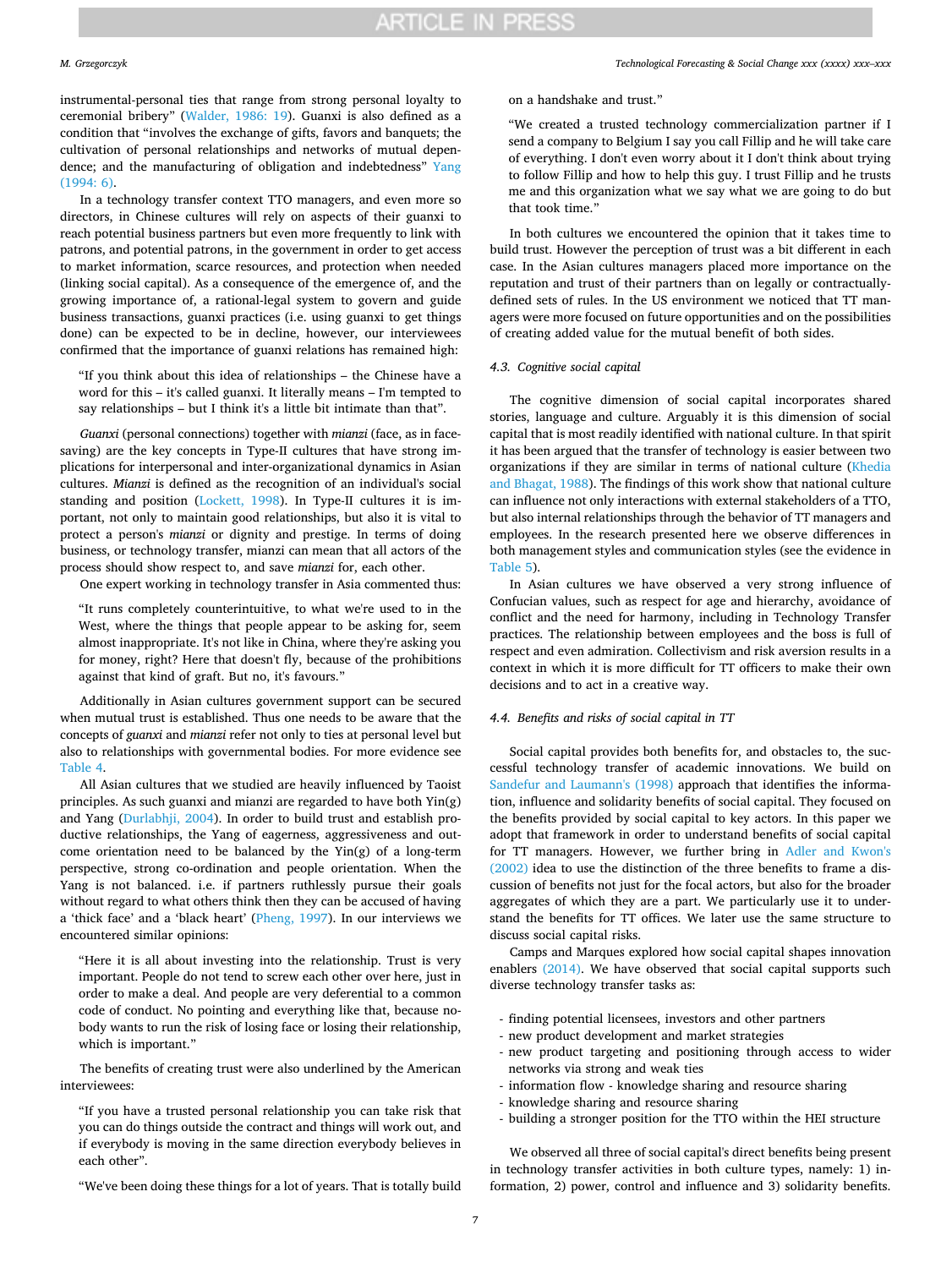### <span id="page-7-1"></span>**Table 5**

Cognitive social capital relevant to technology transfer in different cultures.

|                  | Asian TTOs                                                                 | <b>American TTOs</b>                         | Exemplary supporting evidence from Asia                                                                                                                                                                                                                                                                                                                                                                                                                                                                                                                                                                                                                                                                                                                                                                                                                                                      |
|------------------|----------------------------------------------------------------------------|----------------------------------------------|----------------------------------------------------------------------------------------------------------------------------------------------------------------------------------------------------------------------------------------------------------------------------------------------------------------------------------------------------------------------------------------------------------------------------------------------------------------------------------------------------------------------------------------------------------------------------------------------------------------------------------------------------------------------------------------------------------------------------------------------------------------------------------------------------------------------------------------------------------------------------------------------|
| Management style | Dominating authoritative and<br>directive management styles.<br>Hierarchy. | Dominating participative<br>management style | "I must force people to make their own decisions, which is hard. It's terrifying for some<br>people when I say - as the person who has to ultimately approve any deal that gets<br>done - that you can go out and try to create and find and do any type of deal that you<br>want."<br>"You must tell people exactly what you need done. Singaporeans are going to give you<br>exactly what you told them to do. Not one step less, not one step more. And it would be<br>perfect. As precise as Swiss clocks."<br>"There's going to be a greater degree of understanding and admiration and respect.<br>Here it's essential."                                                                                                                                                                                                                                                               |
| Communication    | Formal. Indirect.                                                          | Informal. Direct.                            | "The other thing about this, and this is rather regimented nature of the way things get<br>done very formally here. The amount of follow up that gets done in most meetings,<br>where a senior guy will come in with two or three people, there's somebody taking<br>notes, they're doing action under following up.<br>"So I think the quality of follow-up is better. Because there's resources to it. If you don't<br>follow-up with the relationship and demonstrate that you can build that, if you don't<br>bring somebody value relatively quicklythat is not good."<br>"People would rather falsify reports, as oppose to bring forward and speak the truth to<br>power. So, inside this bubble, nobody likes to speak the truth to power. Because it's<br>also very polite, because that would seem to be insulting and very culturally<br>insensitive."                            |
| Networking style | Food                                                                       | <b>Drinks</b>                                | "There are probably a thousand entrepreneurship-related events a year here, which is a<br>staggering amount of networking. One of the things that's different is that in the US<br>and Canada you might have a cocktail reception - you might have reception with wine<br>and beer, here's food. So you can do it in the morning, mingle till lunch, because if you<br>put out food, people will come. If you don't have food – nobody will come. The better<br>the food - the more people will come."<br>"All the western experts go to the bar and wait and all the locals go to get food and talk<br>to each other. So everybody is talking, talking: 'what's going on?', and they might be<br>talking $-$ how's the family, and then they might be talking $-$ how's your son doing in<br>military service, they might be talking about hopes and dreams, and aspirations of<br>$jobs$ " |

However, we argue that cultural dimensions influence the ways that technology transfer offices benefit from social capital.

Strong social norms and beliefs, associated with a high degree of closure of the social network, encourage solidarity, loyalty and compliance with local rules [\(Adler and Kwon, 2002](#page-9-20)). We further posit that in collectivist types of cultures TTOs benefit from higher commitment, loyalty (solidarity benefits) and lower control costs (control benefits). Dominant strong ties in these cultures also bring information benefit. According to [Uzzi \(1997\)](#page-9-54) the stronger the ties the higher probability that the focal actor (TT manager), or the organization (TTO), will receive access to important and sensitive information or access to other resources including governmental funds. For example, as strong ties are a major source of trust, a TTO without strong ties with governmental bodies might have lower chances when seeking to access governmental resources supporting the commercialisation of academic innovation. Those with strong ties can use the associated advantage to the benefit of their careers and the success of their TTO.

We also observed that some TTO managers and their offices are more powerful than others because they have strong ties with important actors from the network. However in type II (e.g. Asian) cultures social capital has deep historical roots and is rather treated as "endowment" ([Putnam, 2000](#page-9-55)). Thus the associated benefits can be difficult to obtain. In type I culture TT managers benefit more from dominant weak ties that give access to nonredundant information. Thus, one can argue that cultural issues shape the ways that TT officers benefit from social capital via different structures of relationships (structural social capital) and ways of building trust (relationship social capital).

We argue that culture also influences social capital as an inhibiting factor. E.g. Culture influences the economic importance of in-groups in TT. People who are excluded from the in-group may be seriously disadvantaged (e.g. concerning access to governmental money/hierarchy and awareness of expected norms and formalities). On the other hand,

in more collectivistic cultures the TTO may be over-embedded within a network of strong ties risking that emerging opportunities are missed or are inaccessible. We notice that for TTOs in culture type II (Asia) dominant strong ties had information benefits, but they were also costlier to obtain and retain and could inhibit flow of information. In culture type I TTOs the dominant ties were weak. They were more effective than strong ties as they provided access to nonredundant information and were less costly to maintain.

Our work confirms Adler's and Kwon's findings [\(2002\)](#page-9-20) that risks can be derived from three possible flows: 1) actors may over-invest in specific relationships, 2) the strong and localized ties of particular actors may result in negative effects, 3) solidarity benefits may inhibit the flow of information and resources, including financial resources. We contribute to the literature by emphasizing the role of national cultures in such processes.

### <span id="page-7-0"></span>**5. Conclusions and next steps**

This paper provides a presentation of findings from a wide-ranging qualitative interview-based research study of technology transfer processes in the USA and East Asia. The inter-related roles of relationships, social capital and national culture are considered.

The study observes cultural differences between TTO relationship practices in two extreme culture types: in Asia and America. Most of the TTOs encountered report that they mostly work within their cultural boundary and in such cases the research findings are clearest. The case of research internationalization generally involves the international dimension being handled by local businesses. In such cases typically the TTO interacts with the local business which in turn engages with the international partners. The TTO experience lies within the cultural boundary and the research findings apply. Cross-cultural technology transfer does of course occur and would represent an excellent, but somewhat separate domain for future investigation. This paper does not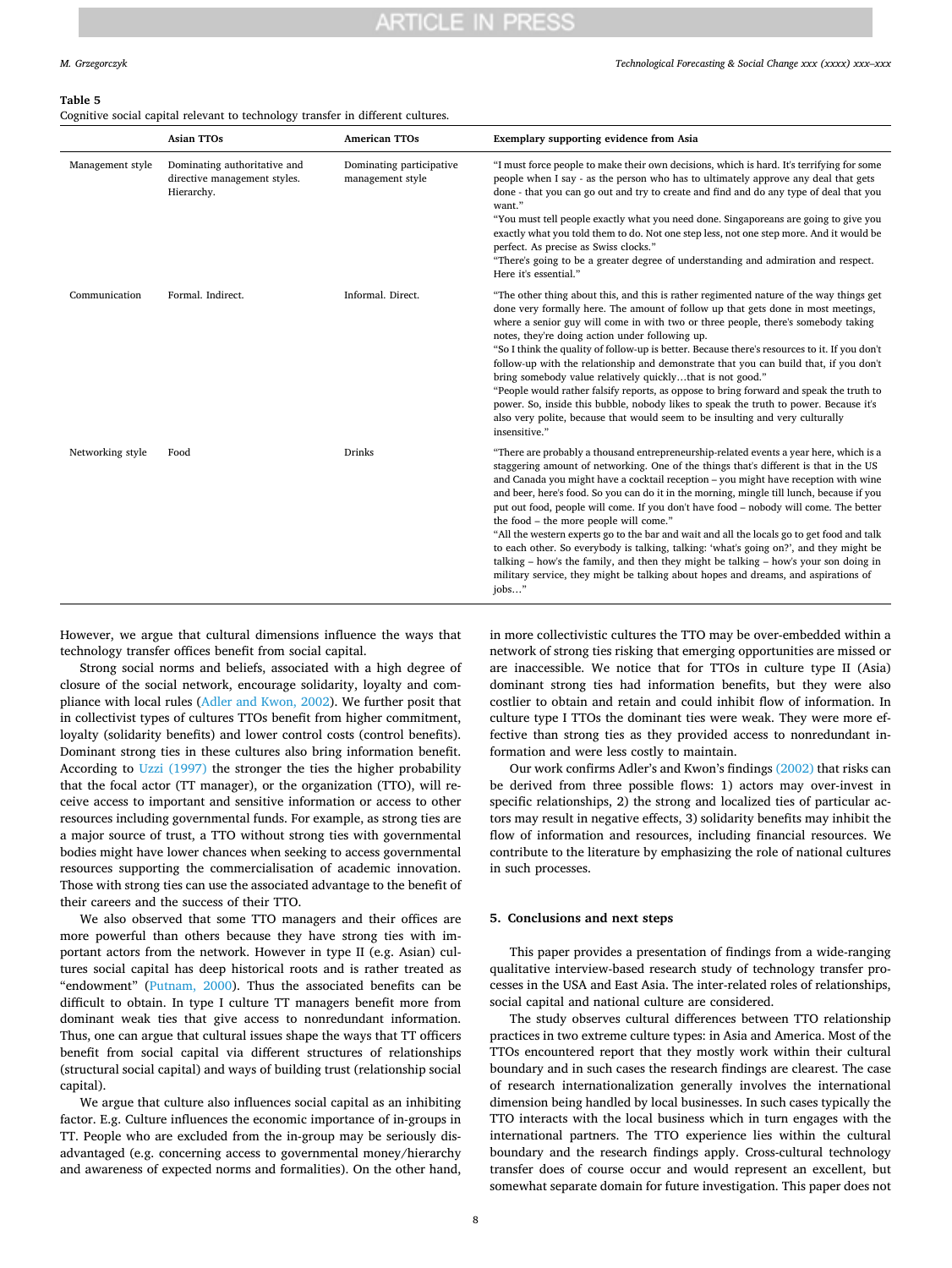concentrate on the cross-cultural dimension.

It is found that, as others have posited previously, both relationships and social capital are important to technology transfer. This paper adds insights concerning the specific role played by culture.

Cultures can influence both the creation and the utilization of social capital in university-industry links. We suggest that national culture plays very important role, not only in international and inter-cultural technology transfer, but also in domestic TT and commercialization. This paper tends to focus on the latter domestic consideration. Technology transfer managers should be aware of how national cultures shape TT practices, especially when seeking to draw upon observed experiences and advice emerging from territories with different cultural norms.

Through this research it has become clear that the notion of the research university is common across all the territories studied for this research. As such the differences are not arising from differences in *what a university is* or *what it is perceived to be*, rather the differences lie elsewhere. Also, in our study we have observed that the fundamental TT processes, and the agreed measures of TT effectiveness, are similar in both culture types. We suggest that an awareness of the role culture plays (including especially self-awareness) is very important for TT strategy and tactics. There is the real risk that process and metrics developed with reference to the Silicon Valley, and other US experiences, are being applied without significant adjustment to Asian contexts. As the balance of innovation shifts there is also the growing risk of misunderstanding in the reverse direction. The key culture-moderated differences lie not in the definition of success, nor in what technology transfer is perceived to be, but rather in the best path to that success. We suggest that the best path is highly culturally determined and the key aspects of cultural difference are most easily seen through the lens of social capital.

We have observed some cultural influences in the ways that practitioners build and manage relationships in TT. In both the USA and East Asia networking was perceived as a crucial step for finding potential partners, licensees or investors. However, in Asian cultures there was more focus on the building of trust and in long-term engagement to strengthen a bargaining position for potential future cooperation.

In Asian culture TTOs managers were rather focused on building bonding social capital, whereas in US, managers were rather focused on building bridging social capital. Thus, created structural capital was relationship oriented and in US – value oriented. [Alguezaui and Filieri](#page-9-56) [\(2010\)](#page-9-56) argue that as social capital consists of three dimensions we should also consider interrelations between them. They found that the structural dimension influences both the relational and cognitive social capital, however in this study we didn't analyze these interrelations.

We suggest it is also worth being aware of cultural dimensions/ characteristics that might apply to the *way in which we do things around here*. We also noticed that cultures are increasingly mixing, not only between the US and East Asia but also bringing in the influence of other cultures and other issues. For structural simplicity this paper takes a bilateral view (USA-East Asia). It is hoped that subsequent research might be able to generalise better to the multilateral global realities.

This paper makes four major contributions. It: (1) uncovers the approaches that enable technology transfer officers to better create and utilize social capital in technology transfer practices within their cultural boundaries, advancing the understanding of cultural influences particularly on domestic relationships; 2) develops new insights as to how cultural dimensions influence structural, relational and cognitive dimensions of social capital created in relationships associated with university-industry links; 3) develops new insights into how cultural dimensions shape the way technology transfer officers benefit from social capital as well as encounter risks arising from social capital; 4) addresses a gap in the literature concerning technology transfer and university-industry links by looking at social capital in technology transfer from a cultural perspective. The work augments the previous literature on technology transfer and university-industry links. The

work also contributes to studies of social capital in university–industry links. Specifically, it is argued that culture determines the way social capital is created and utilized in university-industry links.

It is clear however that technology transfer managers should recognize the role of national culture in the process of building and managing ties in university-industry links. In particular we have observed cultural influences on the structures of networks (structural social capital), the way trust is gained (relational social capital) and the extent to which shared mindsets are important to TT processes (cognitive social capital).

This paper has a deliberately limited scope. Clearly national culture is only one of many elements influencing technology transfer practices and technology transfer effectiveness. A more holistic assessment is needed to fully understand how technology transfer practices differ between the territories considered here. In terms of culture there is a need to get beyond regional generalizations and investigate further specific regional subcultures and organizational cultures. We noted that, for example, [Yoon et al. \(2015\)](#page-9-13) analyze the role of social capital in entrepreneurial Regional Innovation Systems. They argue that there is a need to approach social capital from a 'micro' perspective by analyzing the network which incentivizes potential entrepreneurs within a region. They notice that emerging, still evolving Regional Innovation Systems focus more on structural and relational social capital. In our study we observe different approaches to creating and utilizing social capital within each 'national' culture. For example, in the USA we see that some TTOs are more transaction-oriented and some are more relationship-oriented which might be a result of organizational culture. We shall return to such issues further in future publications.

All the Asian examples studied are strongly influenced by Chinese culture however they are all, in different ways, historically and politically pro-western and to varying degrees multicultural. The next step would be to explore these differences around the diversity and interplay of Asian cultures (e.g. Chinese, Japanese, Korean and South East Asian). Is national culture associated with a HEI and TTO organizational culture, and therefore, might national culture influence the TT effectiveness through its connection with organizational culture?

Finally the Chinese concept of *guanxi* with its focus on long-term personal relationships is in some ways close to the western *relationship marketing* concept, which stresses long-term inter-organizational relationships. It would be valuable to understand better the linkages, and similarities between these concepts.

We close with the observation that national cultures matter when seeking to commercialise university originated innovations and that the social capital lens can reveal features of reality that might otherwise remain invisible. As other have already observed, social capital plays a key role in successful operation of all economies.

### **Notes**

In this paper we refer to 'national culture', but this is not intended to be any form of comment on the statehood or sovereignty of any territory or region considered.

The quotes presented do not necessarily represent the opinions of the author – they are the opinion of the interviewee in question and these interviewee views are presented so as facilitate a scholarly understanding of the issues.

## **Acknowledgements**

The research is financially supported by the Poland-U.S. Fulbright Commission, Poland, Nottingham Trent University, UK and the University of Lodz, Poland. We would like to thank David Gibson of IC2 Institute, University of Texas at Austin TX USA who was a kind host and kindly helped in organizing the stay and some of the research interviews in the USA. Tao Zhang of Loughborough University, UK provided invaluable Chinese language assistance. We are also grateful to William